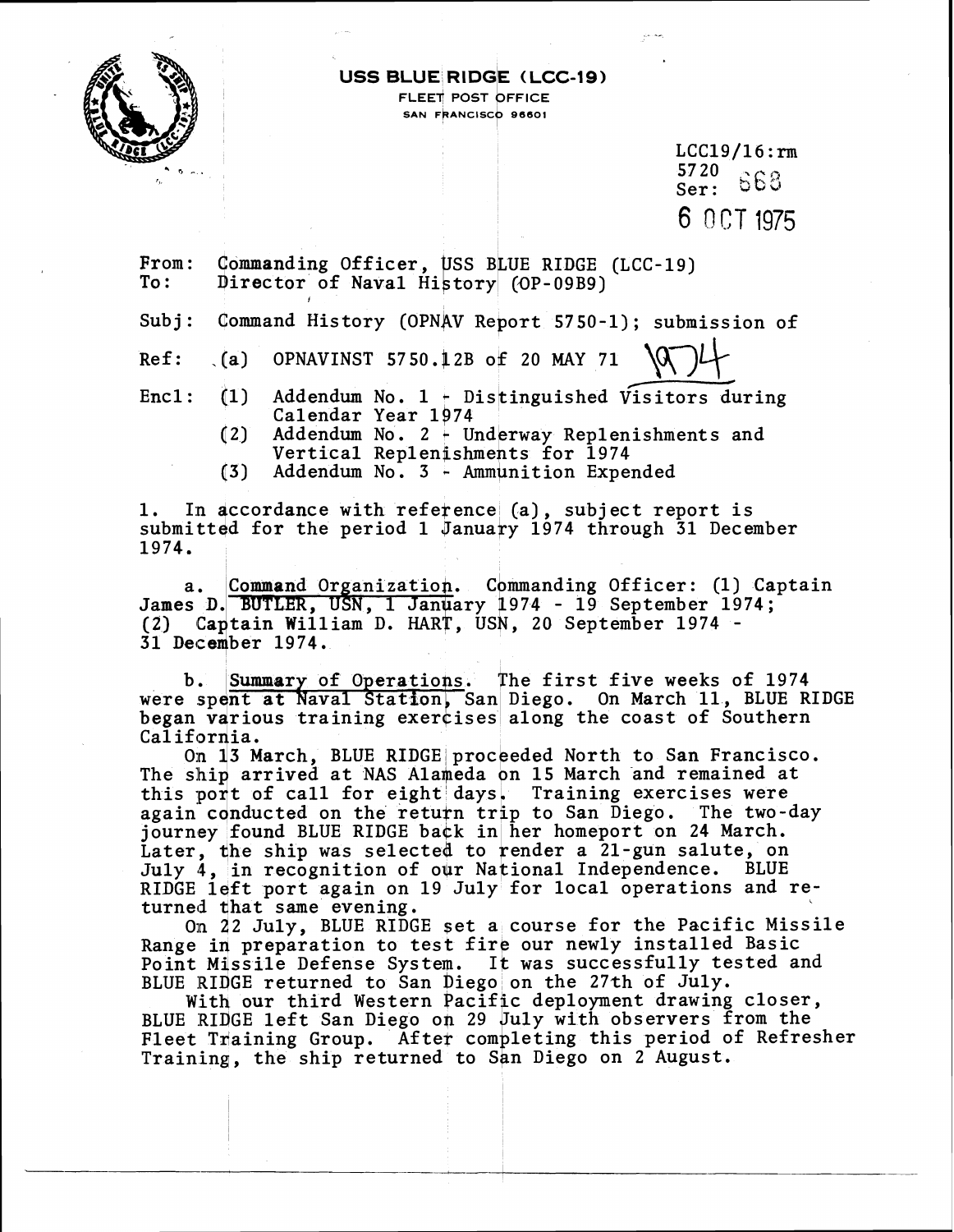Local operations were resumed on 5 August and the ship remained at sea until 8 August, except for mooring overnight at<br>NAS North Island, BLUE RIDGE remained inport San Diego from NAS North Island. BLUE RIDGE remained inport San Diego from 9 August to 4 September.

Additional preparation for deployment sent BLUE RIDGE on local operations once again from 5 to 12 September. The 3"X50 Caliber gun mounts were test fired with a shore bombardment on San Clemente Island.

On 8 and 9 October, the last at-sea period before the ship was to deploy, various training exercises were executed. These exercises would put the ship in final preparation for the trans-Pacific voyage.

Steaming in formation with DUBUQUE, VANCOUVER and THOMASTON, BLUE RIDGE left for Pearl Harbor, Hawaii on 18 October.

On 24 October 1974, the following burial at sea notation was entered in the ship's Deck Log: "The officers and men of the USS BLUE RIDGE  $(LCC-19)$ , did scatter, at sea, the remains of Captain John Madden Wright, USN, (Ret.)." The ceremony took<br>place 142 miles East of Honolulu, Hawaii.

As BLUE RIDGE entered Pearl Harbor on 25 October, honors were rendered to USS ARIZONA.

Yokosuka, Japan would be our first foreign port of call. Enroute to Yokosuka, BLUE RIIDGE crossed the 180th Meridian and entered the domain of the Golden Dragon. When the ship arrived on 6 November, the Commander of Amphibious Forces SEVENTH Fleet, Rear Admiral D.B. Whitmire, USN, embarked BLUE RIDGE with his staff from the USS CLEVELAND. With COMPHIBFORCESEVENTHFLT aboard, BLUE RIDGE left Yokpsuka for White Beach, Okinawa.

The ship arrived at her overseas homeport on 10 November. We remained at White Beach for 13 days then got underway for Subic Bay in the Republic of the Philippines. BLUE RIDGE spent two days in Subic Bay before participating in a joint U.S.-Philippine exercise, code-named "Bayanihan." As part of our community relations effort, BLUE RIDGE dispatched a Civic Action Team to the small town of Paluan. There, BLUE RIDGE crewmen Team to the small town of Paluan. There, BLUE RIDGE crewmen<br>repaired and painted the Town Hall and Public School. A medical team was also sent to provide medical and dental care to the residents. Before completing the operation, an important to residents. Before completing the operation, an important towing<br>exercise was conducted. The rescue and salvage ship, RECLAIMER, The rescue and salvage ship, RECLAIMER, towed this 19,000-ton ship, which was simulating a complete loss of power. The towing lasted for several miles. The towing lasted for several miles.

BLUE RIDGE proceeded back to Subic Bay and arrived there on 10 December. BLUE RIDGE returned to White Beach, Okinawa on 21 December where she spent the remainder of calendar year 1974

R. Z. S. CHRISTENSON

Acting

Copy to: CINCPACFLT COMPHIBGRUEASTPAC COMPHIBRON ONE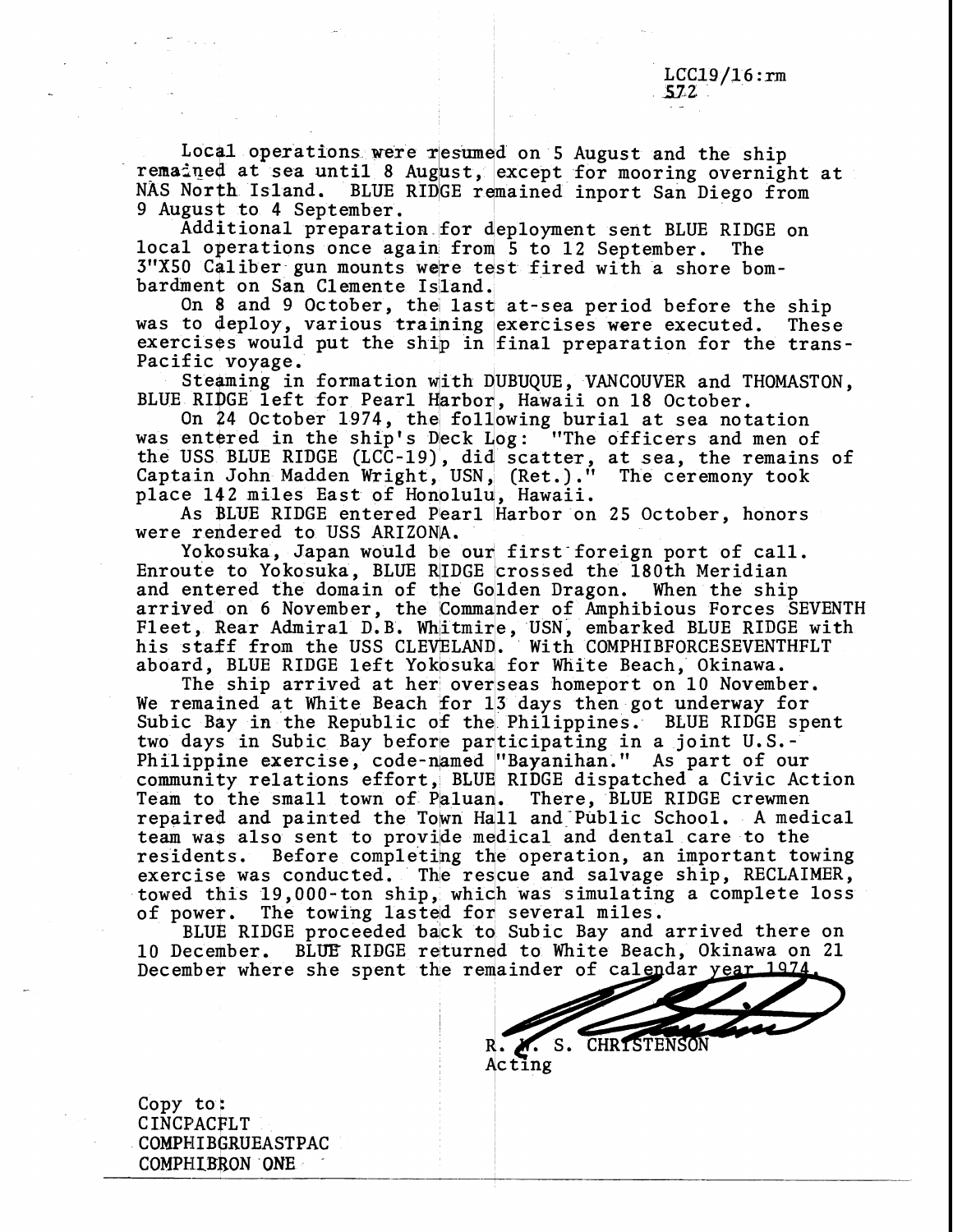# ADDENDUM NO. 1

#### **A-D**  DISTINGUISHED VISITORS DURING CALENDAR YEAR 1974

A. DATE - 8 FEB 74

VISITORS - Rear Admiral WOODS, Commander, Cruiser Destroyer Forces, Pacifici; Brigadier General McCULLOCH, Commander, Landing Force Training Command; Rear Admiral STOCKDALE, commander, Anti-submarine Warfare, Pacific; Rear Admiral FROST, Commander, Submarine Group FIVE; Admiral WEISNER, Commanderin-Chief, Pacific Fleet Commander, Landing Folce Haining Commander<br>
Mamiral STOCKDALE, Commander, Anti-subman<br>
Warfare, Pacific; Rear Admiral WEISNER, Com<br>
Submarine Group FIVE; Admiral WEISNER, Commander, Pacific<br>
PURPOSE OF VISIT - Official<br>
DA

PURPOSE OF VISIT - Official

- **B. DATE 19 FEB 74** 
	- VISITORS-- Secretary of the Navy; Commander, Amphibious Forces, Pacific; Commander, Naval Air Forces, PURPOSE OF VISIT - Official PURPOSE OF VISIT - Official<br>
	DATE - 25 FEB 74<br>
	VISITORS - Naval Attache of the Spanish Navy; Commanding
- C. DATE 25 FEB 74
	- Officer, JUAN SEBASTIAN DE ELCANO, Spanish Navy PURPOSE - Official Tour Officer, JUAN SEBASTIAN DE ELCANO, Spanish Navy<br>
	PURPOSE - Official Tour<br>
	DATE - 15 MAR 74<br>
	VISITOR - Rear Admiral CARMODY, Commandant, TWELFTH Naval<br>
	District
- D. DATE 15 MAR 74
- District DATE - IS MAR<sub>1</sub>74<br>VISITOR - Rear Admiral CARMODY,<br>District<br>PURPOSE OF VISIT - Official Tour District<br>
PURPOSE OF VISIT - Official Tour<br>
Enclosure (1)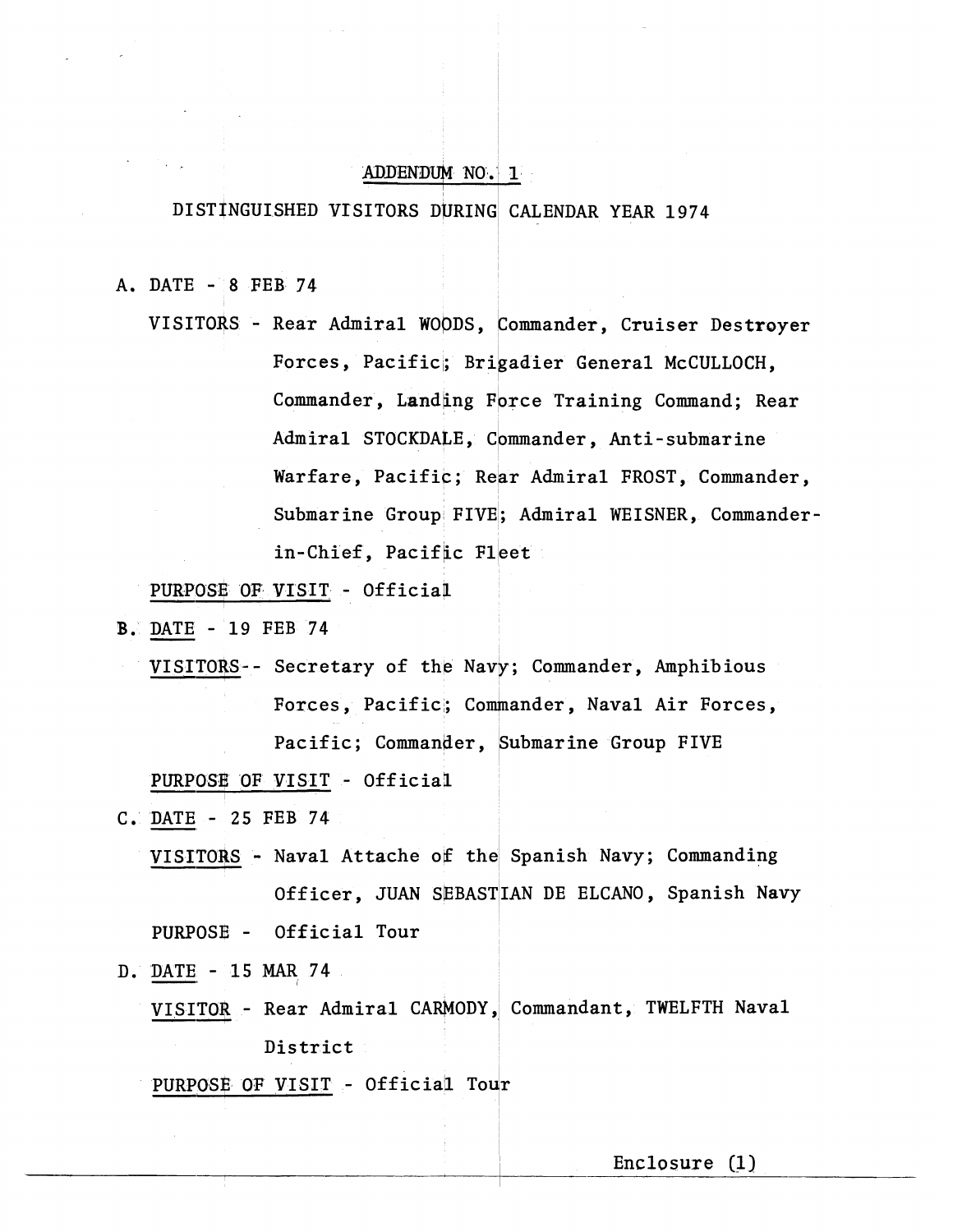## ADDENDUM NO.1 (Continued)

E. DATE - 24 MAR 74

VISITORS - Commander, Amphibious Group, Eastern Pacific; Commander, Cruiser Destroyer Forces, Pacific; Commander, Submarine Group FIVE

PURPOSE OF VISIT - Official

F. DATE - 26 JUN 74

VISITORS - Ghana's Ambassador to the U.S.; Vice Admiral SALZER, Commander, Amphibious Forces, Pacific PURPOSE OF VISIT - Official Tour

G. DATE - 18 SEPT 74

VISITOR - Vice Admiral SALZER, Commander, Amphibious Forces, Pacific

PURPOSE OF VISIT - Official inspection of ship prior to  $dep1oyment$ 

- $H_{\bullet}$ DATE - 30 SEPT 74
	- VISITORS Sir Edward Ashmore, Her Majesty's First Sea Lord; Commandant, ELEVENTH Naval District; Commander, Amphibious Forces, Pacific

PURPOSE OF VISIT - Official Tour

I. DATE - 7 NOV 74 VISITOR - Commander, Naval Forces, Japan PURPOSE OF VISIT - Official

J. DATE - 4 DEC 74 VISITOR - Philippine Secretary of Defense PURPOSE OF VISIT - Official

Enclosure  $(1)$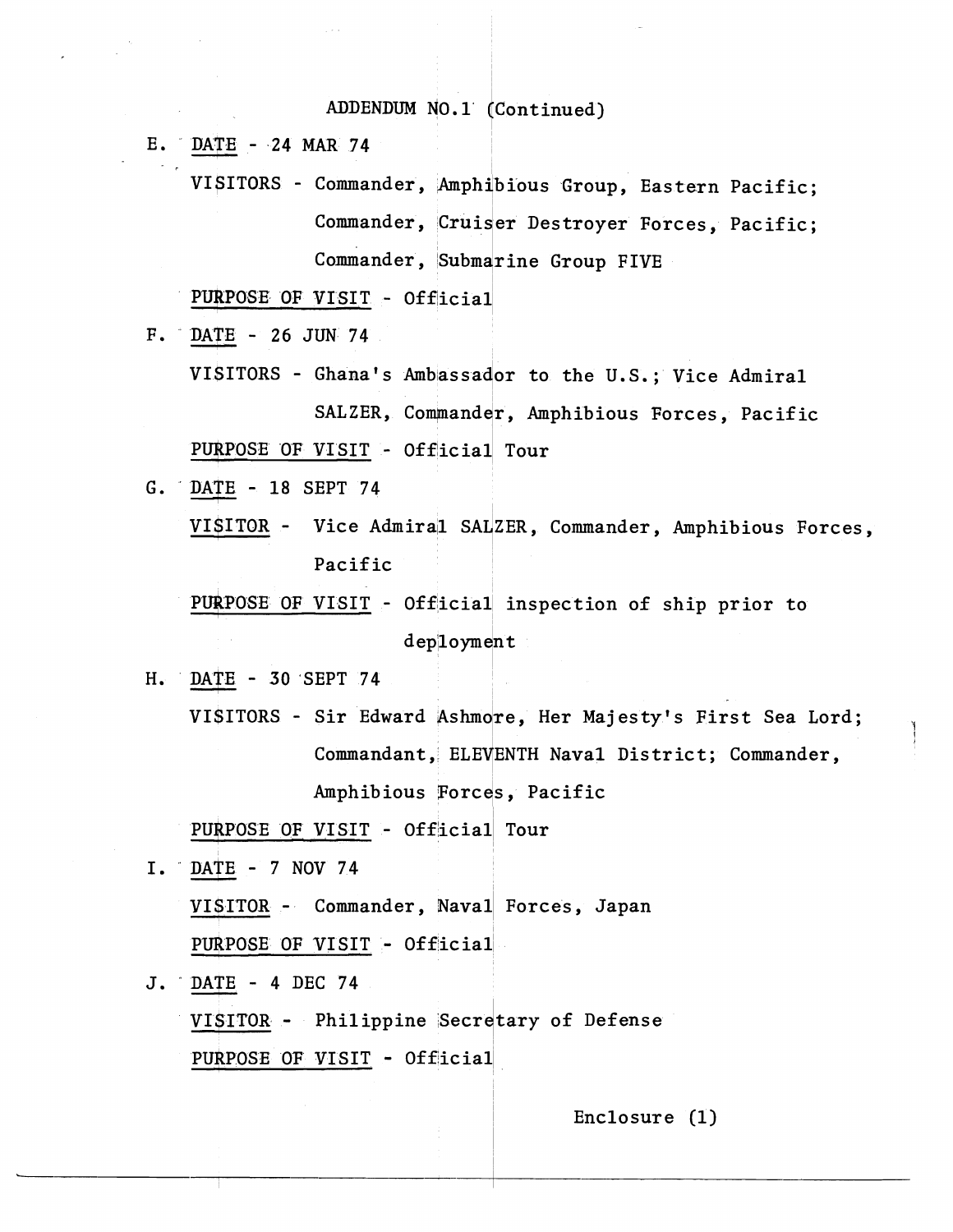# ADDENDUM NO. 2

 $\sim 10^6$ 

÷

 $\ddot{\psi}$ 

| UNDERWAY REPLENISHMENTS AND VERTICAL REPLENISHMENTS FOR 1974 |
|--------------------------------------------------------------|
| DATE - 7 AUG 74                                              |
| TYPE - *UNREP                                                |
| SHIP - USS CAMDEN (AOE-2)                                    |
| *Two UNREPS were accomplished with CAMDEN this date.         |
| DATE - 8 AUG 74<br>$B_{\bullet}$                             |
| TYPE - UNREP                                                 |
| SHIP - USS GUADALUPE (AO-32)                                 |
| DATE - 21 OCT 74                                             |
| TYPE - UNREP (Training Exercise)                             |
| SHIP - USS THOMASTON (LSD-28)                                |
| DATE - 9 NOV 74                                              |
| TYPE - VERTREP                                               |
| SHIP - USS MARS (FS-1)                                       |
| DATE - 9 NOV 74                                              |
| TYPE - UNREP                                                 |
| SHIP - USS PASSUMPSIC                                        |
| DATE - 30 NOV 74                                             |
| TYPE - UNREP                                                 |
| SHIP - USS TOLOVANA (AO-64)                                  |
| DATE - 1 DEC 74                                              |
| TYPE - VERTREP                                               |
| SHIP - USS MARS (FS-1)                                       |
| DATE - 7 DEC 74                                              |
| TYPE - UNREP                                                 |
| SHIP - USS TOLOVANA (AO-64)                                  |
|                                                              |

Enclosure (2)